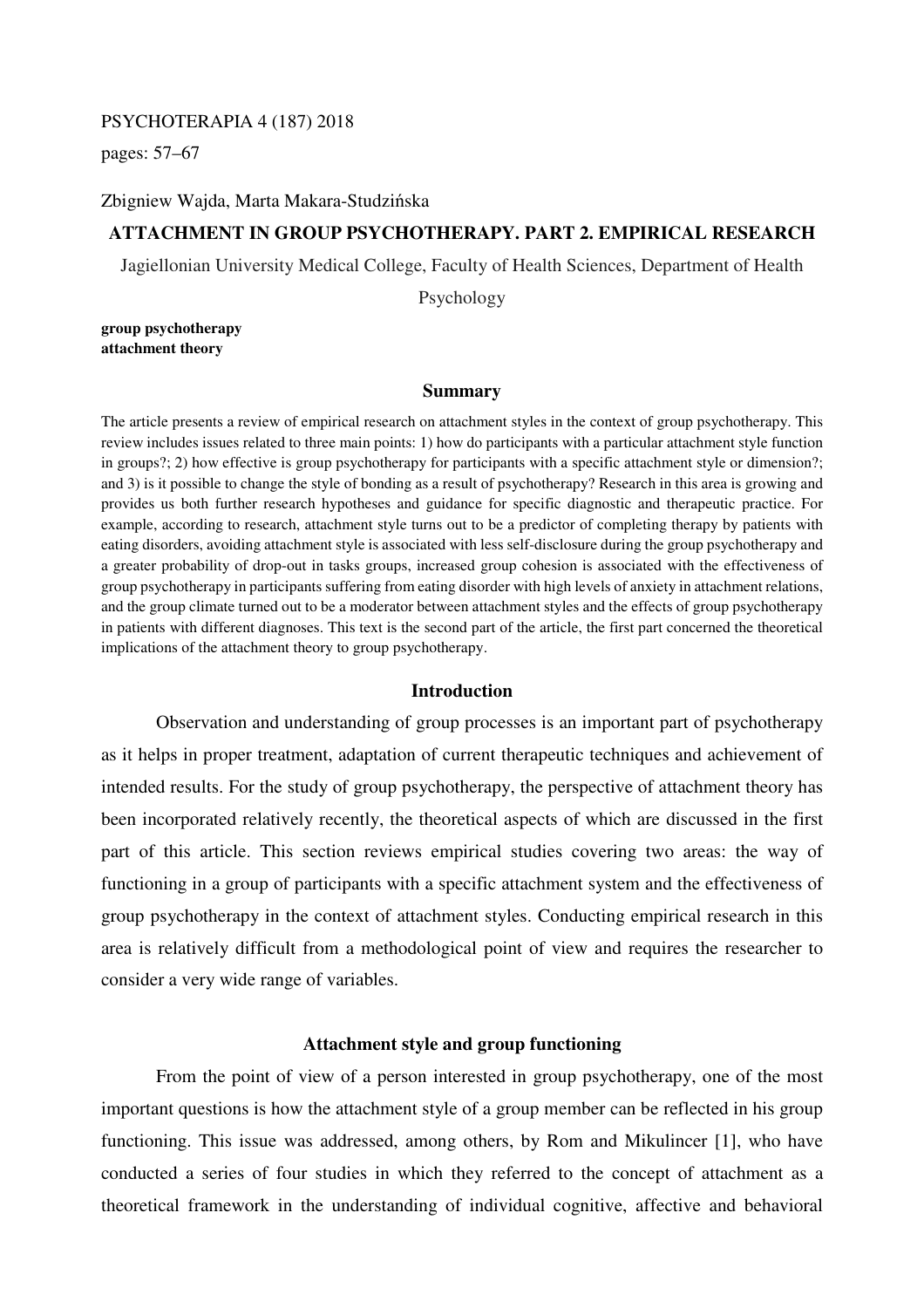differences related to the attitude towards the task group and its functioning. They looked at whether and how the style of attachment in close relationships in adulthood can be reflected in the group's assessment, emotions, memories, the effectiveness of group tasks and group cohesion. In the first three studies, they used a questionnaire specially constructed by Mikulincer, Florian and Tolmacz  $[2]$ , and in the fourth, the widely known Experience in Close Relationship<sup>1</sup> (ECR) questionnaire [3]. Based on the above studies, the authors formulated the following conclusions: In people with a high level of anxiety in attachment relation:

- 1. There is a negative image of themselves as members of the group, which is directly related to the representation of themselves as insensitive, unworthy and not very helpful.
- 2. Group interactions are assessed as threatening, which results from the tendency to see relationships with others as threatening.
- 3. Negative emotional reactions to the group are a reflection of the internal world (internal models).
- 4. The goal is to establish a secure attachment in group interactions, which reduces instrumental functioning (sharing) in the performance of group tasks.

This indicates a constant search for sources of external support by people with a high level of anxiety and, consequently, weakens the direct readiness to be involved in the performance of a specific action.

In turn, people with a high level of avoidance in attachment relation:

- 1. Have a negative picture of other group members.
- 2. Reduce the possible benefits of group interactions.
- 3. Weakly engage in strengthening group ties (building closeness) and consensus in the group. Their goal is to maintain distance and independence in the group.
- 4. In task groups, they suppress the negative thoughts about the group and the negative emotions associated with the group and therefore maintain a high level of concentration on the current task.

During the research, it was observed that group cohesion had a positive influence on the functioning of participants showing anxiety in attachment relations and a negative on avoidants.

It should be noted, however, that the Roma and Mikulincer studies [1] were conducted on persons who are not members of psychotherapeutic and task groups, which raises the question of the possibility of transposing the results onto psychotherapeutic grounds. The answer may be

l

<sup>&</sup>lt;sup>1</sup> The described tools were based on the same two dimension: anxiety and avoidance in attachment relations, and research showed their high correlation for the dimension of anxiety - 82, and for the dimension of avoidance - 83.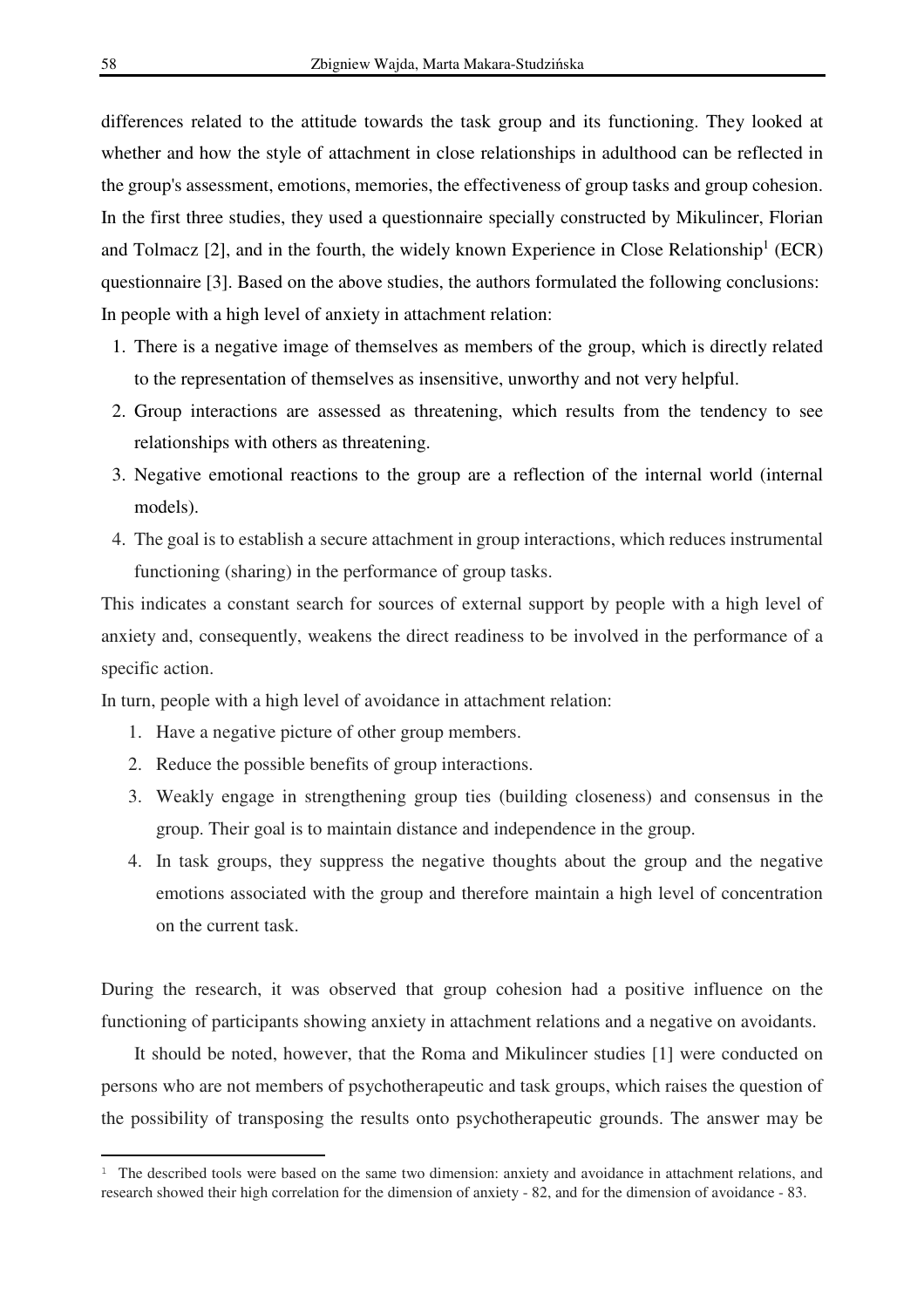obtained from studies conducted by Tasca et al. [4] in the therapeutic group for patients with binge eating disorder. The researchers have shown that patients with anxious attachment style measured using the Attachment Style Questionnaire (ASQ) [5], i.e. those who are preoccupied with fear of being abandoned, work better in groups based on consistency and focused on emotions, than in groups strongly structured, emphasizing cognitive exercises. Patients with avoidant style, in turn, more often fell out of group therapy, feeling the pressure of others (including therapists) to remain in greater intimacy with the group. Consistency has also proved to be a predictor of positive therapeutic effects for people with anxiety-related attachment style, but no such prediction has been noted in subjects with avoidant style. People with anxiety more often experienced the group climate as conflictual, but nevertheless benefited from therapies in which interpersonal relations and social learning are the basic elements.

Also, Tasca and his colleagues [6] compared changes in the group climate at the initial stage of therapy in group cognitive-behavioral therapy (GCBT) and group psychodynamicinterpersonal psychotherapy (GPIP) for women diagnosed with paroxysmal overeating. The authors hypothesized that a positive group climate may be a mediator of changes between the attachment style of the studied ASQ [5] and the effects of therapy. The results showed no general differences in the development of the GCBT vs GPIP group climate. In GPIP, the change of phases was reflected by the interweaving of the breakdown and restoration of involvement in the group, while in GCBT, the increase of three components: engagement, avoidance, and conflict grew linear. Importantly, as the authors suspected, involvement in the group turned out to be a mediator of the results of therapy in people with anxiety style.

Tasca et al. [7], comparing short-term GPIP and GCBT therapy for women with binge eating disorder, also found that in people with high levels of anxiety (measured with ASQ [5]), the need for interpersonal relationships in the study group increased with each session, which indicates large needs in this area. In addition, research has shown that people with tendencies to avoid attachment relationships were significantly more likely to drop out of group treatment, and their therapeutic covenant more often decreased from session to session.

In turn, Gallagher et al. [8] analyzed in two studies the relationship between the style of attachment (using ASQ), group cohesion, interpersonal learning, and psychotherapy results by examining women  $(N = 102)$  with the diagnosis of binge eating disorder, participating in a psychodynamic-interpersonal group psychotherapy, for 16 weeks (groups ranged from 8-10 people, sessions lasted 90 minutes 1x a week).

The first of these studies concerned the correlation between the development of group coherence, the level of anxiety attachment style, the frequency of binge attacks, the intensity of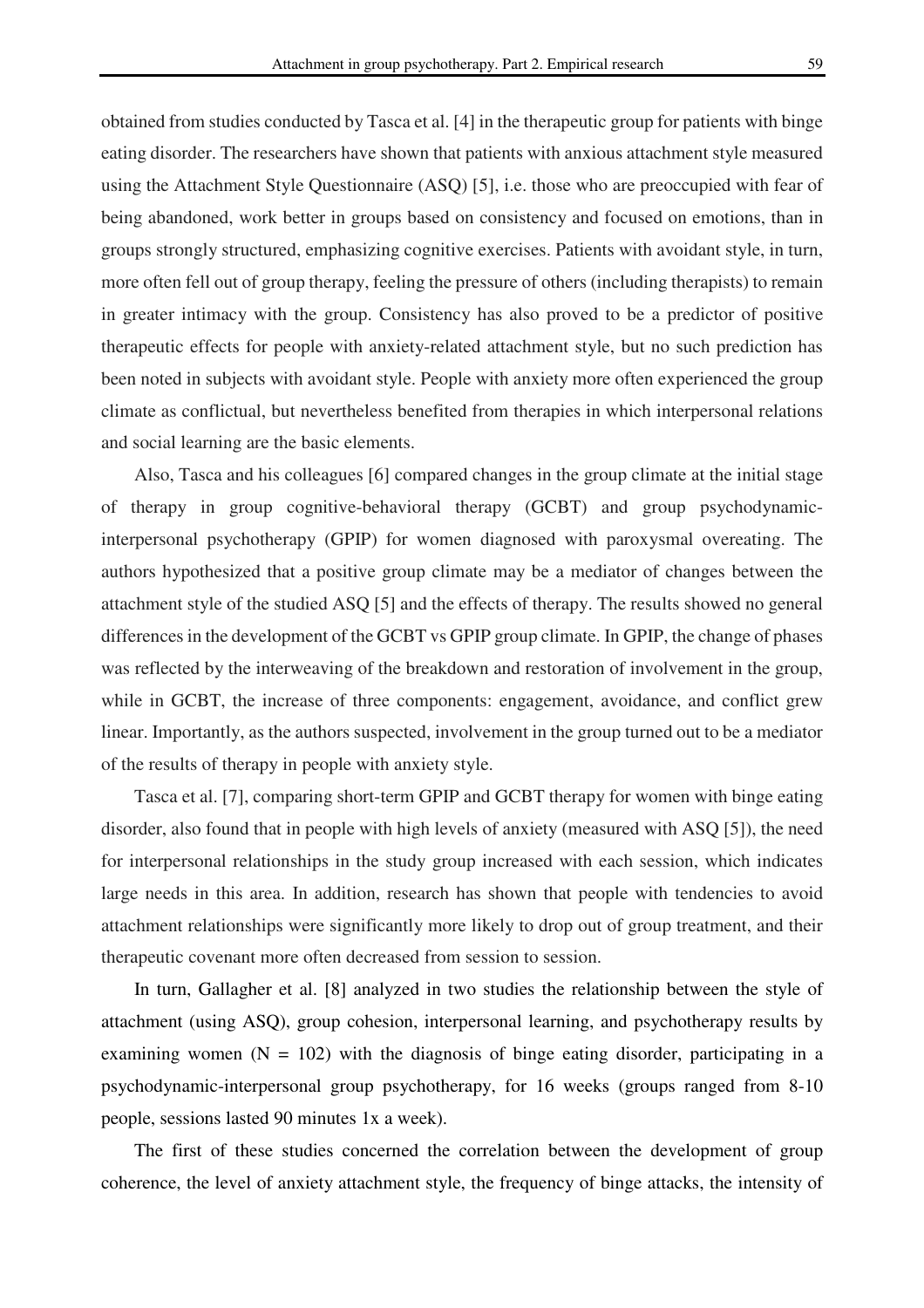depressive symptoms and self-esteem in the subjects already at the end of treatment. The study was conducted on a pre-test post-test basis, and group cohesion was measured each week of therapy. Self-report tools were used in the research. It was expected that those who reveal more anxiety in the attachment relationship, will present a greater involvement in group relations and that they will grow faster in a sense of cohesion with the group (because they need a bond and want to get closer quickly). However, this hypothesis was not confirmed – results were obtained showing that people with low as well as those with high levels of anxiety in attachment relations obtain similar results in this regard. The authors suppose that maybe therapists who were focused on strengthening the group's coherence during their relatively short therapy with their interventions could have "distorted" behaviors related to the activation of the attachment style.

The study also indicated that people with a high level of anxiety in attachment relation, which revealed a greater reduction in symptoms of eating disorders, also revealed a faster increase in cohesion with the group. On the other hand, in people with a low level of anxiety in attachment relation, there was no correlation between lowering the level of eating disorders and the increase in group cohesion.

The second study by the same authors [8] concerned the correlation between interpersonal learning in the group, the severity of attachment anxiety and treatment results. The results showed that patients during group psychotherapy obtained a more realistic and at the same time more positive picture of their own functioning (assessment based on the convergence of questionnaires about how they assessed themselves and how they were evaluated by other patients). The authors of this study state that this is the result of interpersonal learning in the group. In addition, there was a correlation between a higher sense of group coherence in patients and their higher selfesteem after completion of therapy, which can be understood as the effect of obtaining positive feedback from others in a coherent and safe group environment.

An interesting study on attitudes and beliefs towards group psychotherapy was conducted by Marmarosh et al. [9]. Their aim was to: 1) examine the relationship between attachment style in close relationships in adulthood and attitudes towards group psychotherapy, as well as 2) examine attitudes towards the group in people with and without disorders, participating or not in group psychotherapy. The researchers hypothesized that the anxiety or avoiding attachment style of all subjects, regardless of whether they were diagnosed with disturbances or not, would correlate inversely with attitudes towards group psychotherapy. Thus, their hypothesis assumed that the lower the level of anxiety and avoidance presented by the subjects, the more positive their attitude towards group psychotherapy (i.e. they consider group therapy as more effective and show less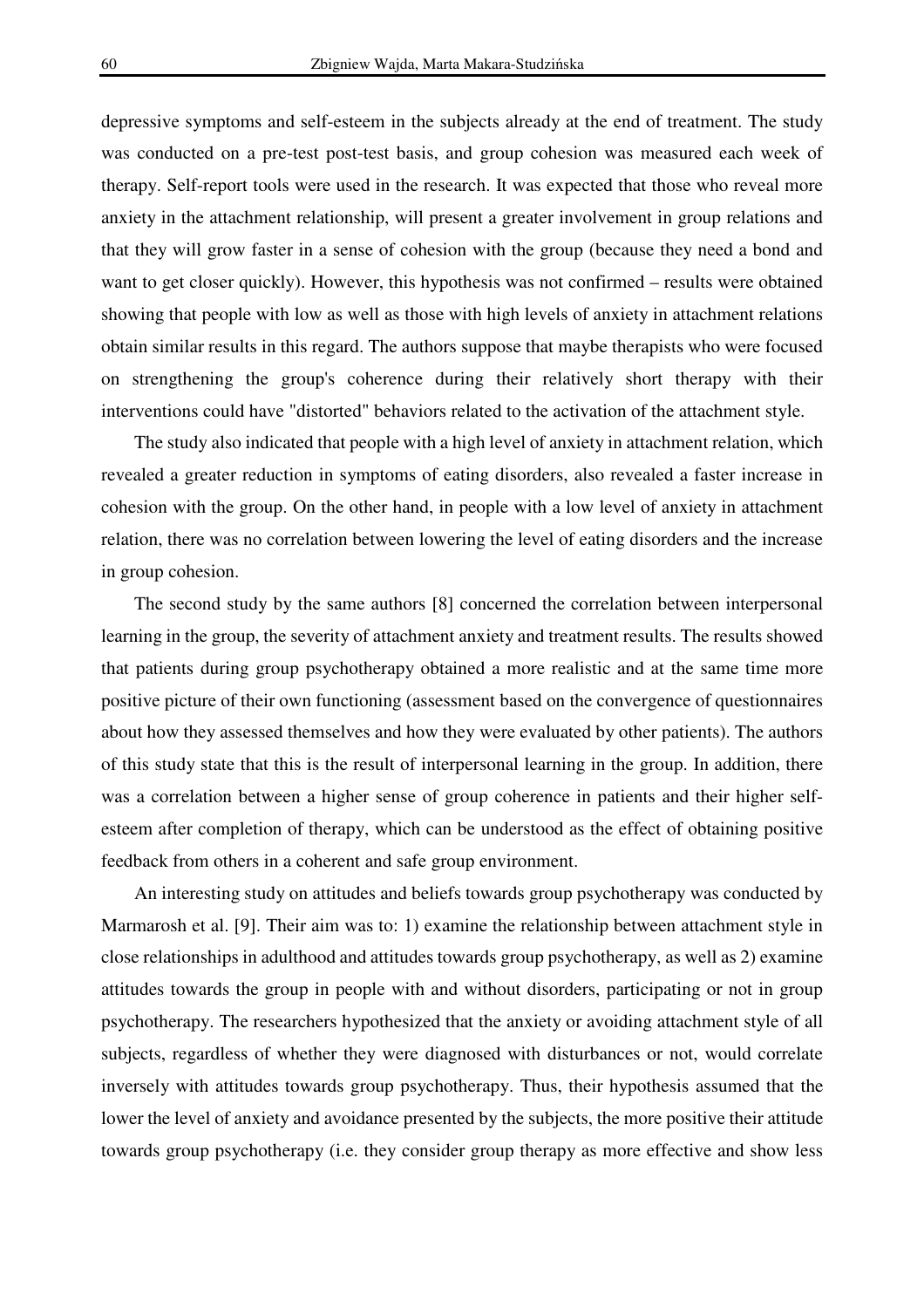false beliefs about this treatment), compared with people with a higher level of anxiety and avoidance.

The study involved 23 men and 40 women from the clinical group and 28 people without disorders, and the tool Experiences in Close Relationship Scales (ECR) [3] was used to determine the relationship, while for the study of attitudes towards group psychotherapy – Group Therapy Survey-Revised (GTS-R) [10] was implemented. The results only partially confirmed the hypotheses. A correlation between avoidance attachment and conviction about vulnerability in the group was found, while there was a lack of correlation between avoidance and faith in myths about group therapy and the belief in its effectiveness. The anxiety style of attachment did not correlate with the beliefs about the effectiveness of therapy and the myths about this type of treatment, but what is interesting, when the statistical analysis was performed only for the clinical group, it turned out that such a correlation exists, but opposite to that assumed in the research hypothesis, that is: the more anxiety in the relationship, the less false beliefs about group therapy. The authors of the text indicate that it is difficult to interpret such a result unequivocally, in particular bearing in mind the different methodological limitations of the described research. Further research is needed, in particular on the comparison of attitudes towards group psychotherapy, with the subsequent effectiveness of such therapy among participants.

As a conclusion to this part of the text, findings drawn after the studies of Tasca et al. [7] and Tasca and Balfour [11] can be quoted. For people with anxiety attachment style, therapies based on interpersonal relationships, identification of interpersonal needs and patterns is beneficial, while structured therapy focused on improving skills is less beneficial for this group of patients. These people mainly need cohesion experience with the group. To help the patient effectively regulate emotions and reflect the behavior associated with it, a therapist working with a person showing anxiety in interpersonal relationships should focus on therapeutic alliance and lowering emotional tension. Working in turn with people avoiding attachment, special attention should be paid to the process of preparation for therapy, compliance with group norms and tasks in therapy, i.e. thinking about the self (self-observation and self-reflection) and revealing their feelings and perceptions. The point is not to let these people open and establish deep relationships as soon as possible, because this could be too threatening and anxious for them. It is more about helping them to regulate emotions through the ability to identify them, to reflect, and to increase the understanding of themselves and others.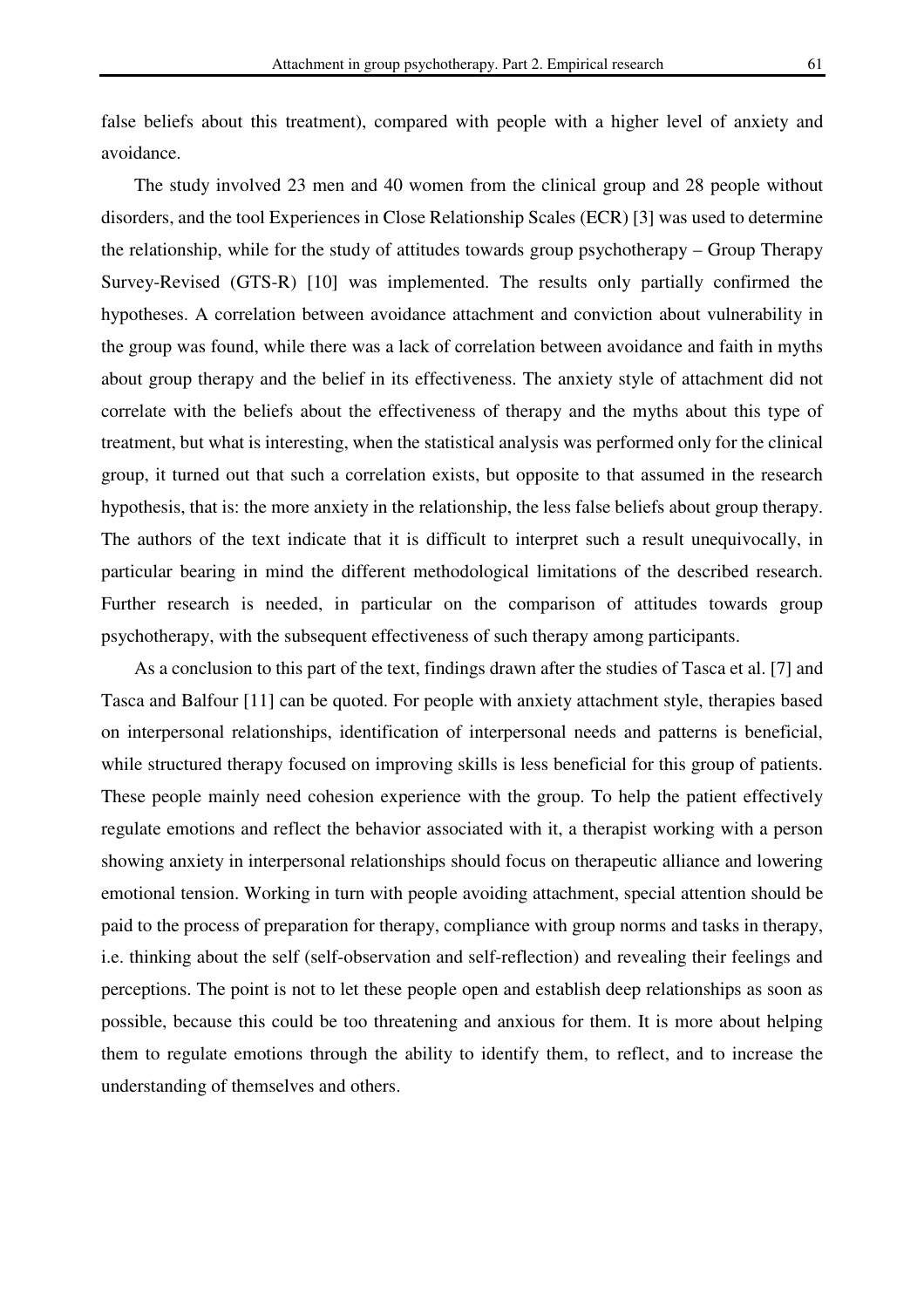### **Attachment style and the effectiveness of group psychotherapy**

When it comes to studies on the effectiveness of group psychotherapy in the context of attachment style, it should be taken into account that they may refer to usually measured parameters, such as severity of symptoms, self-esteem, interpersonal functioning, etc., but may also consider the change in the scope of the attachment system itself as a result of the therapy. Some of the studies include known psychotherapeutic approaches, e.g. cognitive-behavioral or psychodynamic, while others refer to specially prepared therapeutic procedures aimed at changing the ties. These various aspects will be reflected in the studies cited below.

Tasca et al. [4] conducted a randomized study on 135 participants diagnosed with binge eating disorder, including 123 women and 12 men. The subjects were assigned to the control group or two types of therapeutic groups: group behavioral-cognitive therapy (GCBT) and psychodynamic-interpersonal group psychotherapy (GPIP). In both cases, 16 therapeutic sessions took place. The following were tested in participants: attachment style (using ASQ), the number of daily binge eating rounds, BMI, depressive symptoms, problems in interpersonal relationships, self-esteem, and beliefs about eating disorders. Measurements of variables were made before the beginning of therapy, at the end of therapy, and 6 and 12 months after the end of treatment.

The results showed that these two types of group therapy are equally effective for people with binge eating disorder as compared to those in the control group. However, there were differences in effectiveness regarding attachment issues: a higher level of anxiety in attachment relations correlated with better GPIP effects, while a lower level of anxiety in relationships was associated with better GCBT effects. In addition, there were more frequent dropouts of GCBT participants with tendencies to avoid attachment relationships. It has not been investigated whether changes in the attachment system are taking place.

Changes in attachment were, however, observed by Lawson et al. [12], who investigated 33 men carrying out acts of violence on their partners. These men participated in a 17-week group psychotherapy integrating behavioral-cognitive and psychodynamic approaches. Except for the attachment examined by the use of the Adult Attachment Scale (AAS) [13], questionnaire tools were used to measure aspects such as anxiety and depression, interpersonal functioning, life satisfaction, general psychological functioning and violence behaviors. The measurements were performed before and after group therapy. Among the 33 men examined, in 13 the attachment style changed from insecure to secure and in 2 from the secure style to an unsecured one. The style of attachment did not change: in 12 patients with a secure style before therapy, and in 6 men with an insecure style. Due to these changes in attachment style, various psychotherapy effects have been noted for these subgroups. And so: a) in the subgroup of people whose style changed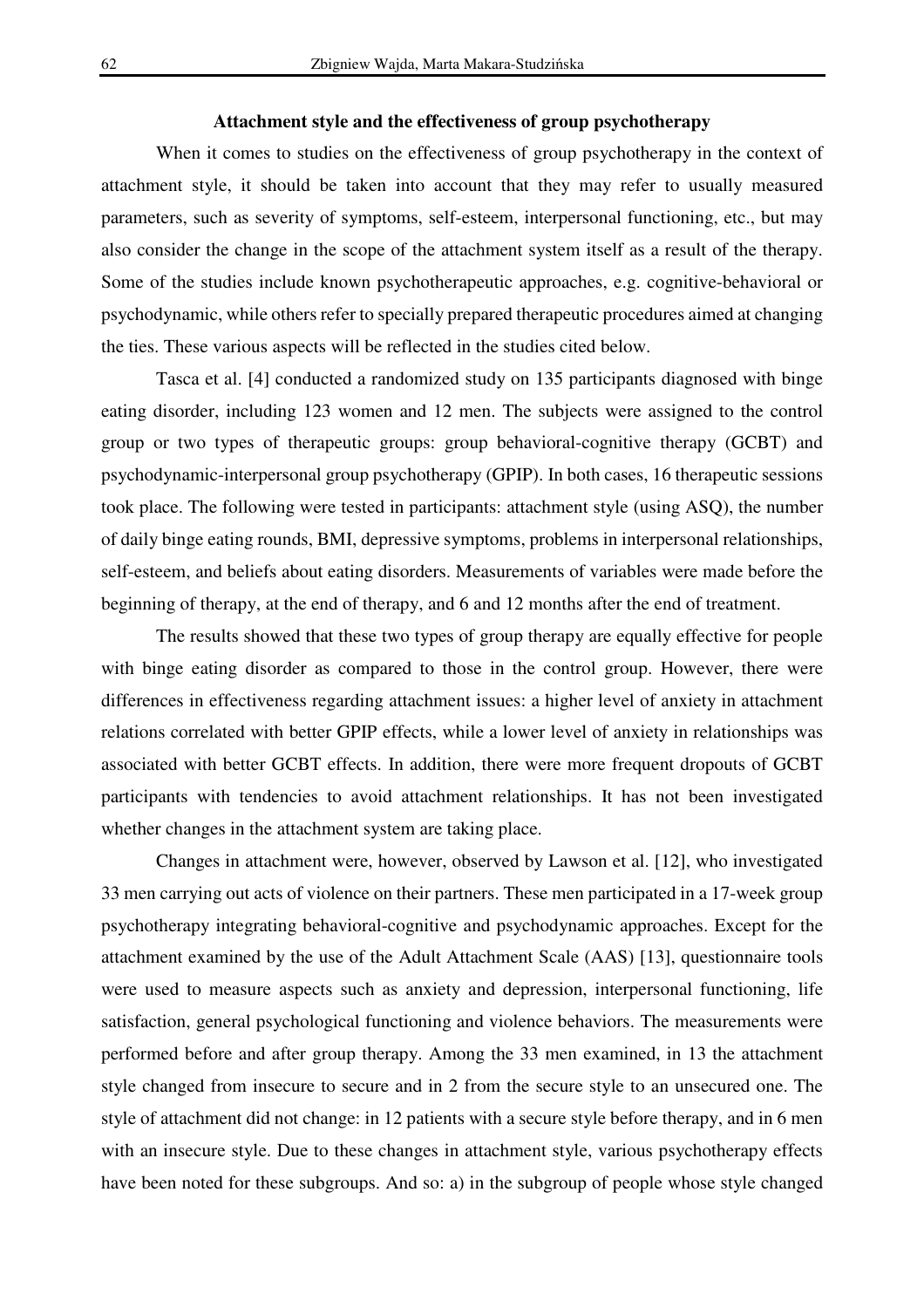from insecure to secure, there was an increase in comfort in situations of emotional closeness with others and dependence on them; the subjects also presented lower severity of anxiety and depression compared to people from other subgroups; b) people whose insecure style during the therapy did not change, presented a higher level of avoiding.

It should be added that at the level of the whole group, a result indicating the reduction of intensity of violent behavior was obtained. The authors did not describe the therapeutic techniques and contents implemented during the therapy, but from the context, it appears that it was a therapy aimed at reducing violent behavior, not a change in attachment – hence, it may be presumed that other nonspecific factors have influenced the change of attachment style. These studies also did not include a control group or studies after a longer period of time after the end of treatment (follow-up).

Kilmann et al. [14] created a special group therapy program for adults, aimed at attachment-focused group intervention (AF), and after their own research, they extended it to a module that increases interpersonal skills (relationship skills-focused group intervention =  $RS)^2$ . Then, the researcher with other colleagues [15] decided to check the therapeutic effect of both AF and RS modules separately. There were 48 adults enrolled in the research, interviewed with the Relationship Scales Questionnaire (RSQ) [16], among whom one of the insecure attachment styles (anxiety-avoiding, rejecting, or preoccupied) was found. In addition, these participants were not married and did not have children. Participants were allocated to therapeutic groups: attachmentfocused (AF), focused on interpersonal skills (RS) and control group. The following results were recorded: a) the participants of both AF and RS therapy in the final study presented less dysfunctional beliefs about relationships; b) after therapy, participants of the AF therapy presented a higher level of self-esteem and a lower level of aggressive reactions; c) after therapy, participants of RS therapy had fewer interpersonal problems; d) in the study after 15-18 months, participants from AF and RS groups presented a higher level of self-esteem, more trust in others, greater knowledge of interpersonal relations and greater self-awareness; e) there were no negative effects of the therapy. The researchers conclude that the part of attachment-related therapy (AF) may be particularly useful for people with a preoccupied and anxious attachment style, because in internal operational models they have a negative self-image, and research has shown that this therapy module increases self-esteem. In addition, the authors indicate that the described therapy was very intense but at the same time ultra-short-term (the entire therapeutic cycle took place during 1 weekend), which does not support a slow and solid formation of trust in group relations.

l

<sup>&</sup>lt;sup>2</sup> This program was described in detail in the first part of the text "Attachment in group psychotherapy. Part 1. Theoretical aspects." Psychoter. 2018, 186 (2): 7-17.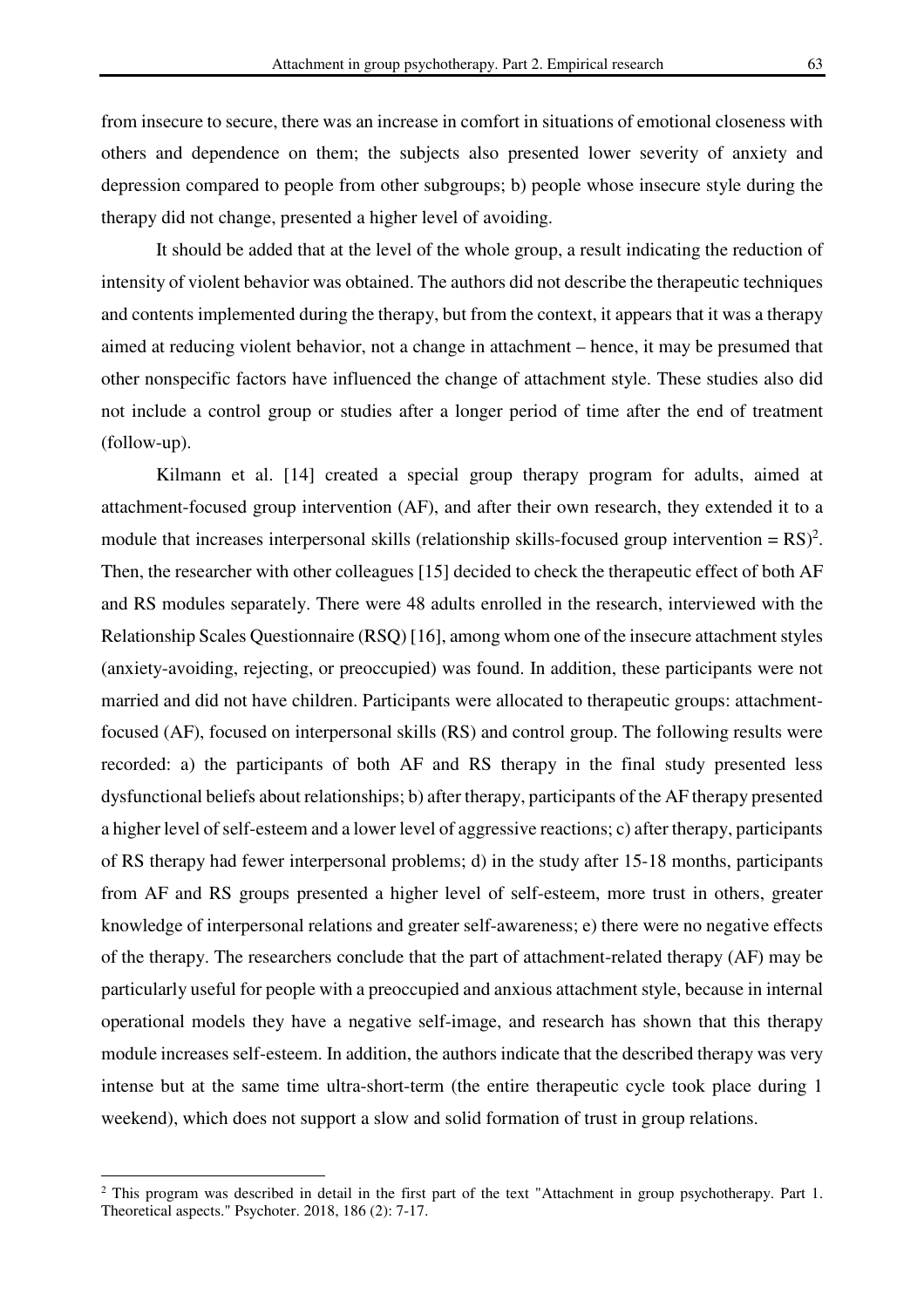Kirchmann et al. [17], conducted research in Germany involving 289 patients with various clinical diagnoses: neurotic disorders, personality disorders, mood disorders, and eating disorders. The subjects participated in psychodynamic group psychotherapy in various German centers. Groups ranged from 7 to 11 people, worked in a slow-open system, and the average duration of treatment was 10 weeks. The attachment pattern/style was measured using both an interview (Adult Attachment Prototype Rating – AAPR) and a self-report questionnaire (Bielefeld Questionnaire of Client Expectations – BQCE). In addition, research tools were used to describe therapeutic factors, the therapeutic process, and group climate as well as to measure the effectiveness of therapy. The results of the study revealed: a) a correlation, although weak, between the style of attachment and therapeutic factors (e.g. between the secure attachment style and the group climate measured with  $AAPR = 0.18$  and  $BQCE = 0.19$ ; b) the strongest correlation between the style of attachment and the use of social learning in the group with secure attachment, followed by ambivalent, and the weakest in the group with avoiding attachment measured by AAPR; c) an inverse correlation between the general level of symptoms and therapeutic factors: group climate  $(r = -0.22)$  and social learning  $(r = -0.14)$ ; d) group climate as a predictor of therapy effectiveness and explaining 3.6% of the variance of the variable related to symptoms and 4% of the variance of the variable related to interpersonal functioning; e) the secure attachment style measured separately by AAPR and BQCE explained 5% of the variance of the "group climate" variable, but together the results of these two measures explained 11% of the variable "group climate"; f) "group climate" has proven to be a more important therapeutic factor for people with an ambivalent than secure attachment style in terms of symptomatic change.

In another study by Kirchmann et al. [18], attachment changes were observed in 265 psychiatric ward patients treated with group psychotherapy. Initial results were compared with the results at the end of the therapy (pre-post study) and after one year (follow-up study), and a control group (260 non-recovering patients) was examined. Three tools were used to study attachment: a) Bielefeld Partnership Expectations Questionnaire (BFPE) [19]; b) Grau's Attachment Questionnaire (GAQ) [20]; and c) Relationship Scales Questionnaire (RSQ) [21]. They showed that just after the end of therapy, a change from the insecure style to safe ties occurred in 20% more subjects compared to the control group, and the measurement made one year after therapy showed that this change was observed 25% more often than in the control group. However, the effect size for this change was rather low or sometimes medium. It is, however, necessary to take into account the various methodological limitations of these studies, the most important of which are: various types of therapies in which the type of intervention was not registered, very different diagnoses of patients, or a non-homogeneous control group.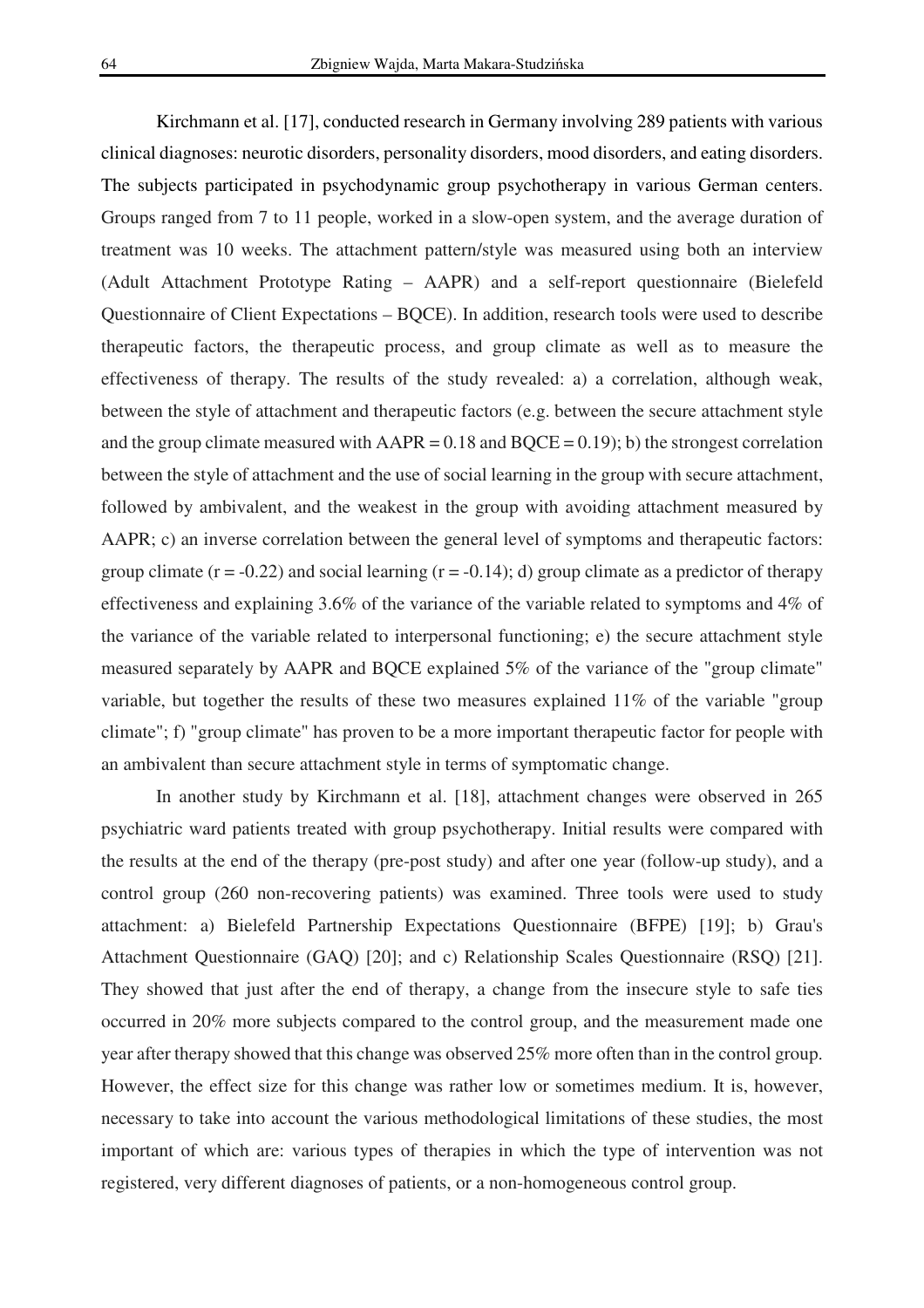Maxwell et al. [22] found evidence that positive changes in attachment to the group are translated into better functioning and reduction of the severity of depression symptoms within a year after treatment (precisely, reducing anxiety in relationships is associated with a decrease in depressive symptoms and a reduction in avoidance with better social functioning). These studies confirm the earlier findings of Kilmann et al. [14] who reported that group therapy based on the concept of attachment affects better interpersonal functioning and a higher level of confidence in people. According to these studies, even participants with very high scores on the dimensions of anxiety and avoidance benefited from group therapy.

Finally, we should cite the analysis of group therapy conducted by Marmarosh and Tasca [14], in which patients with binge eating disorders took part. The therapy involved 16 meetings once a week for 90 minutes, and the participants were examined before and after the end of therapy in terms of: their individual style of attachment (ECR [3] was used), the frequency of binge eating, and depressive symptoms. Additionally, in the 4th and 16th week, the bond with the group was tested (using the Social Group Attachment Scale – SGAS [23]). An improvement in all parameters was noted in the treated subjects, i.e. a lower frequency of binge eating attacks, less depressive symptoms, increased attachment to the group, and less severity of anxiety and avoidance in attachment relations. Interestingly, the strengthening of bonds in relationships with the group during therapy correlated with reduced anxiety and avoidance in the individual characteristics of patient attachment, which, according to the authors of this analysis, indicates that the group can be a "secure base" model and can be internalized/generalized to other attachment areas.

#### **Summary**

To sum up this article, we present some among the more important conclusions from studies on the style of attachment and group psychotherapy:

- the attachment style proved to be a predictor of completing therapy in patients with eating disorders. Patients with an avoiding attachment style more often resigned from therapy before its completion [6];
- patients with an avoiding attachment style were less inclined to reveal themselves in the group, the effects of therapy were weaker, and they showed a more negative attitude to other people in the group [1];
- in people with eating disorders who participated in psychodynamic group psychotherapy, and showed a high level of anxiety and a low level of avoidance attachment, there was an increase in the covenant with the group during the therapy. This effect was not noted in groups with a behavioral and cognitive approach [4];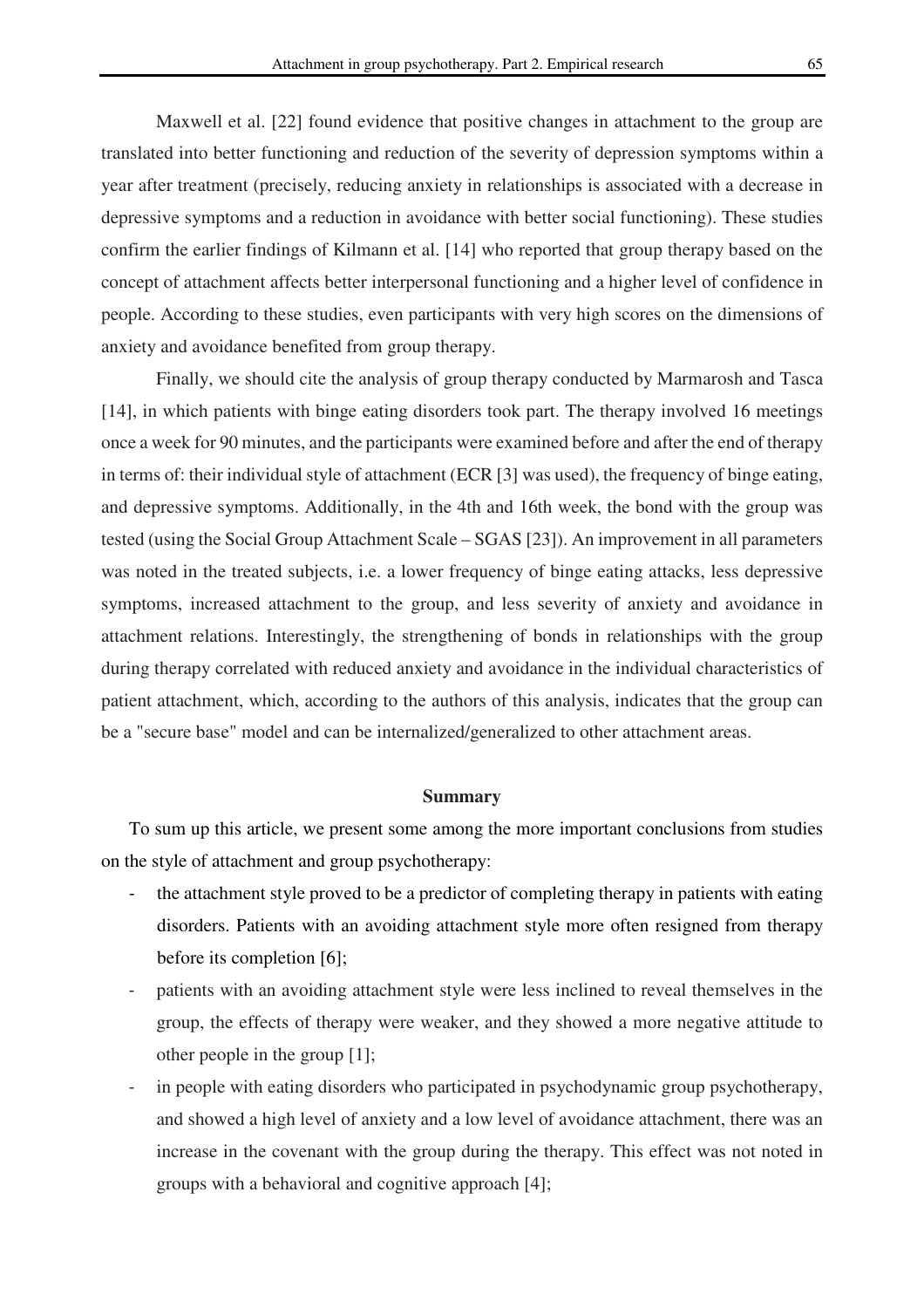- studies on a large number of patients with various psychiatric diagnoses revealed that group climate is a moderator between the style of attachment and the effectiveness of psychotherapy [17];
- an increase in group cohesion proved to be of great importance for achieving good results of therapy in patients with binge eating disorder, and especially for those showing a high level of anxiety in attachment relations [6];
- group psychotherapy may, in particular, be important for people who show a high level of anxiety attachment, because it allows them to experience new interpersonal relationships, which also improves the regulation of affect and interpersonal skills [7, 11];
- the group may probably be a "secure base" for patients. An increasing attachment with the therapeutic group can be later transferred to other – individual – attachment characteristics [22].

Despite the growing number of publications regarding the possibility of using the concept of attachment to understanding group processes and group psychotherapy, knowledge in this area remains quite poor. Among its limitations, one can indicate a relatively small number of studies in general, no research on attachment phenomena in groups with a different modality than behavioral-cognitive or psychodynamic and analogically with other group specificities, e.g. open vs. closed groups, short- vs. long-term, support and educational groups etc., a small number of studies on collective group attachment or attachment to the group as a whole, as well as the role of the group therapist's attachment style. The above-mentioned reasons result in a lack of metaanalyses. Research methodology is a separate issue, including the difficulty in controlling many phenomena occurring simultaneously in groups, the lack of replication of research so far, and, above all, referring to various submodels within the concept of attachment, and thus – the use of various research tools.

#### **References**

- 1. Rom E, Mikulincer M. Attachment theory and group processes: the association between attachment style and group-related representations, goals, memories, and functioning. J. Person. Soc. Psychol. 2003; 84(6): 1220– 1235.
- 2. Mikulincer M, Florian V, Tolmacz R. Attachment styles and fear of personal death: A case study of affect regulation. J. Person. Soc. Psychol. 1990; 58(2): 273–280.
- 3. Brennan KA, Clark CL, Shaver P. Self-report measurement of adult attachment*.* In: Simpson JA, Rholes WA, ed. Attachment theory and close relationships. New York: Guilford Press; 1998, p. 46–76.
- 4. Tasca GA, Ritchie K, Conrad G, Balfour L, Gayton, J, Daigle V, Bissada H. Attachment scales predict outcome in a randomized controlled trial of two group therapies for Binge Eating Disorder: an aptitude by treatment interaction. Psychother. Res. 2006; 16(4): 106–121.
- 5. Feeney JA, Noller P, Hanrahan M. Assessing adult attachment. In: Sperling MB, Berman WH, ed. Attachment in adults. New York: Guilford Press; 1994, p. 128–151.